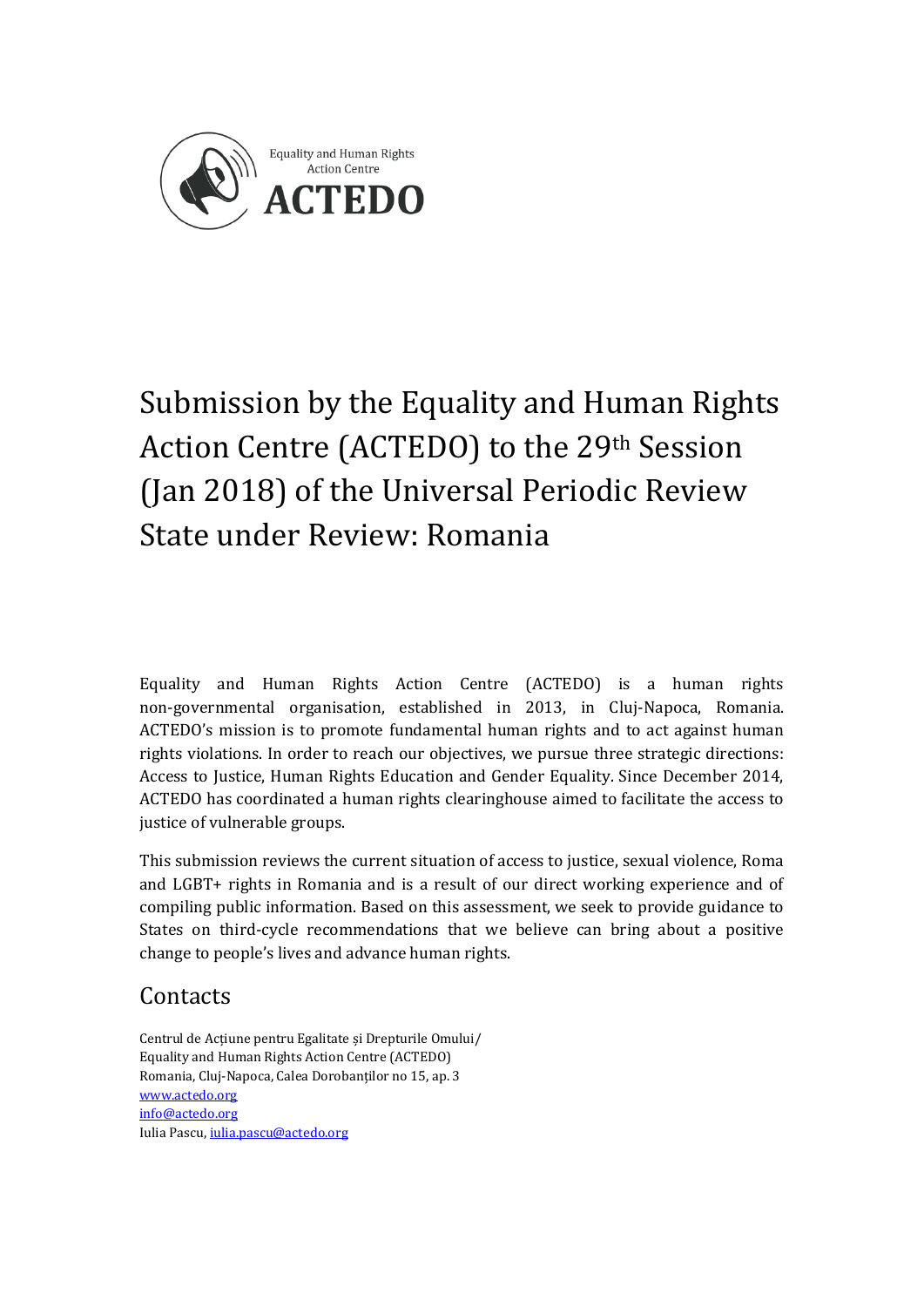#### CURRENT SITUATION ON THE ACCESS TO JUSTICE OF VULNERABLE GROUPS

1. During the 2013 UPR Review a few recommendations<sup>1</sup> required the Romanian State to take additional measures to ensure the meaningful access to justice of vulnerable groups. However, little has been done to address the obstacles to access to justice faced by vulnerable groups, which prevents them from exercising other fundamental human rights and freedoms. Romania does not have a national strategy dealing with access to justice, in particular of vulnerable groups, and collects little or no data on this issue.

2. Vulnerable groups continue to face significant barriers in accessing justice. A 2014 study found that the majority of magistrates did not recognize certain groups such as Roma, children, single mothers or people living with HIV/AIDS as vulnerable.<sup>2</sup> The study emphasizes an "overwhelming assertion among Courts and Central/local authorities and some Bar representatives that the problem of equal access to justice is more or less an individual problem"3, and not a structural problem. Many lawyers have pointed out the lack of professional training in the area of anti-discrimination and human rights, a problem also acknowledged by the Special Rapporteur on the Independence of Judges and Lawyers4.

3. Romania has one of the lowest budgets for legal aid in Europe, of approximately 0.084 Euro/capita5. This is particularly alarming given that around 40% of the Romanian population was at risk of poverty and social exclusion in 2014.<sup>6</sup> Public legal aid in civil matters is allotted to people whose net monthly income per family member is below 300 RON (67 euros), which is very low.<sup>7</sup> Consequently, only a small percentage of legal problems faced by low income people are addressed by the public legal aid, which has a disproportionate impact on those who are most vulnerable in society, such as women, children, minorities, people with disabilities, to name a few.

4. Moreover, victims of discrimination often do not qualify for public judicial legal aid. According to existing regulations "public judicial legal aid can be denied when the applicant claims damages for the undermining of their image, honour or reputation, when they have not suffered any material damage".<sup>8</sup> Given that in cases of discrimination one can rarely prove material damages, such victims can rarely benefit from public legal aid. <sup>9</sup>

5. Alternative forms of legal assistance such as pro bono lawyering are discouraged and practiced on a very limited scale. Pro bono legal services are not explicitly regulated in the Romanian legislation. In November 2016, the Bar Association of Romania issued the methodological norm no  $1/2016^{10}$ , which requires that any lawyer wishing to provide free legal assistance in any given case submit a written request to the county Bar Dean to seek their approval. Such requests are to be approved only in "exceptional cases", when there is proof that the client "lacks material means" and their rights would be "harmed by the delay". This professional norm limits the access to justice of vulnerable groups by adding the following barriers:

a) an additional burden on the beneficiary to prove the lack of financial means and an unnecessary time risk for their situation;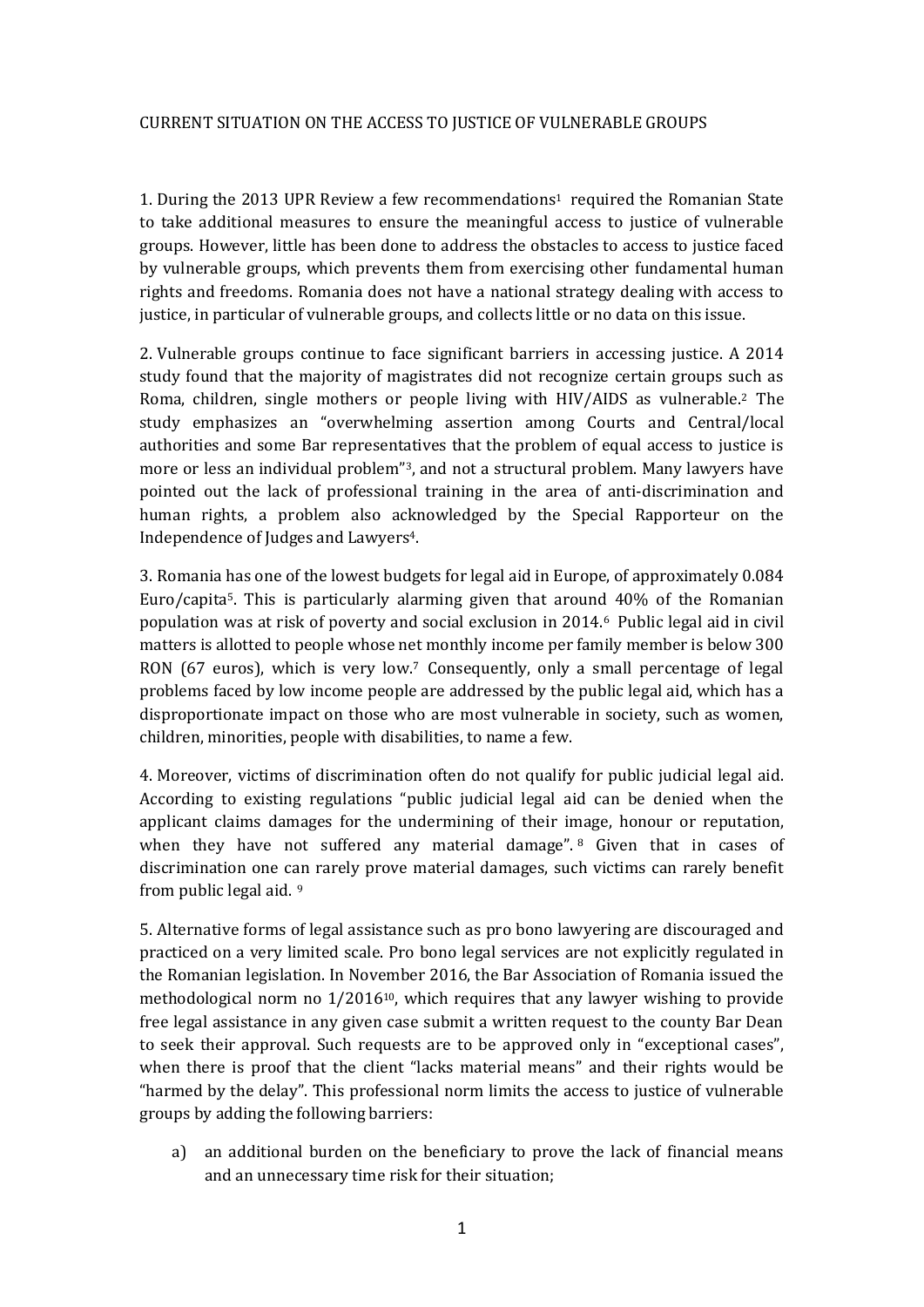- b) a perpetuation of the lack of understanding of vulnerable groups and an uneven practice across the country;
- c) strongly discourages lawyers from any pro bono activity and hinders the role of lawyers as human rights defenders. For example, at the 2017 Congress of Lawyers the proposal to change this methodological norm was met with allegations of clandestine lawyering based on the fact that "such situations are profitable for those who are disadvantaged"11.

At the 2017 Congress of Lawyers<sup>12</sup>, it was decided to remove the mandatory requirement of the approval of the Bar Dean for a pro bono case. However, at the time of this submission no such decision has been formally adopted.

6. There is a huge need for professional legal assistance among vulnerable groups in Romania. In December 2014, ACTEDO initiated a project that set up a human rights clearinghouse. So far, pro bono lawyers have helped over 150 people to defend their rights, which included women affected by violence, Roma, children with disabilities and others. The large majority of our beneficiaries did not have any other means of accessing justice and have used our project as a last resort. A survey among NGOs working with vulnerable groups showed that 23 out of 33 NGOs could not respond to their beneficiaries' needs for legal aid, which lead to severe consequences, including the cessation of HIV/AIDS treatment, loss of house and lack of protection measures for victims. <sup>13</sup>

# **7. Recommendations:**

- **Design and implement a national strategy on access to justice targeting vulnerable groups, including by establishing a system of data collection on barriers to justice and the legal needs of vulnerable groups, within two years.**
- **Increase the annual budget allocated to public legal aid and establish legal information centres in each county that provide free public legal assistance in an easily accessible and user-friendly manner, until the next Review.**
- **Urgently remove any restrictions to the practice of non-state legal aid schemes, such as pro bono lawyering and university legal clinics, and acknowledge, encourage and finance such programmes as tools to promote human rights.**
- **Immediately organize annual human rights and anti-discrimination training programs for the judiciary, with an emphasis on the experiences of vulnerable groups.**
- **Design and implement a human rights education program in schools until the next Review.**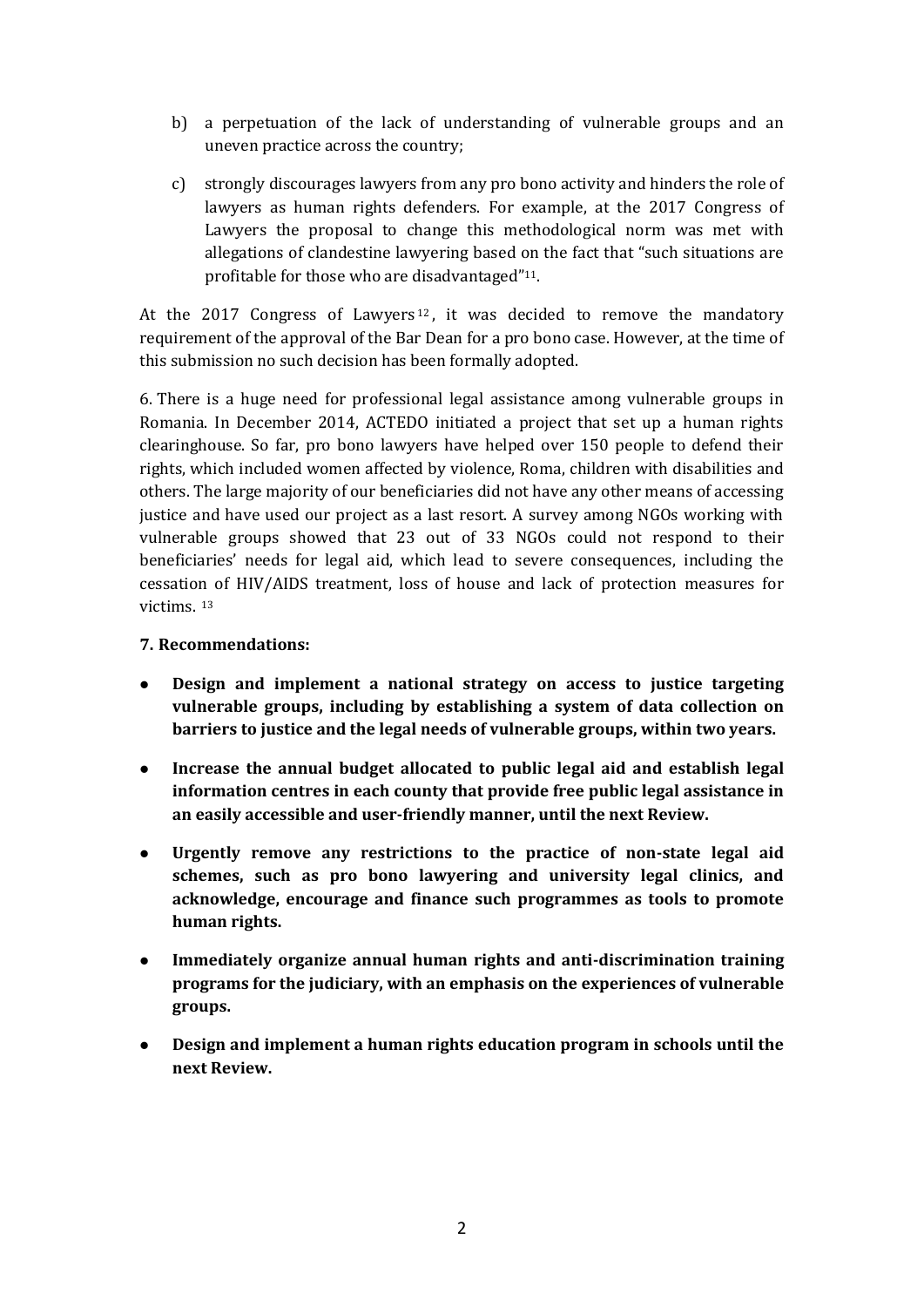#### SITUATION OF VICTIMS OF SEXUAL VIOLENCE IN ROMANIA

8. At the 2013 UPR Review, there were several recommendations<sup>14</sup> on support services for victims of sexual violence and access to sexual and reproductive health.<sup>15</sup> However, little has been done to fully implement them and there are still urgent actions which remain to be taken to ensure compliance with international human rights standards.

9. While almost a third of Romanian women (28.5%) have been victims of physical and/or sexual violence throughout their lives<sup>16</sup>, adequate specialized services are profoundly underdeveloped. For example, in November 2014, an 18 year old girl from Vaslui was raped by 7 young men on her way home from school, who continued to intimidate and harass her afterwards. The victim could not apply for a protection order, which can only be issued in cases of domestic violence<sup>17</sup> and could not benefit from integrated specialized services. Unfortunately, this case is not an exception. Victims of sexual violence throughout the country are required to pass through costly procedures<sup>18</sup> and are denied access to shelters, guaranteed only to victims of domestic violence.<sup>19</sup>

10. Legal information, as well as psychological support are prerequisites for ending the impunity of gender-based violence perpetrators. When a criminal complaint of sexual violence has been filed, the Probation services could provide free psychological counselling.<sup>20</sup> However, such services are often not established or not available. In a letter received from the Probation Service of Cluj, in June 2017, we were informed that "no requests for psychological assistance were registered in the last years". The Probation Service of Bucharest declared that it does not collect such information. Victims can file requests for legal aid only upon having first reported the facts to the police, public prosecutor or judge, at most 60 days after the date of the assault.<sup>21</sup>

11. Victims of sexual violence do not have access to shelters and even if they did, there are only a few available shelters in the country. According to data collected by WAVE in 2015, 14 counties out of 41 had no shelters and only 9 running shelters had a women's rights-based approach. Despite existing legislation on domestic violence, programmes and services to prevent and combat domestic violence are scarce and poorly funded. Neither national, nor local budgets include gender specific indicators.

12. Given the severity of this situation, a coalition of NGOs coordinated by ACTEDO initiated in 2015 an intergovernmental working group hosted by the Superior Council for Magistracy. After several meetings, a Governmental Decision was drafted to create integrated support services for victims of sexual violence. These would be located inside the hospitals and include free medical, legal and psychological support. The Decision has yet to be adopted even though the Governance Programme 2017-2020<sup>22</sup> envisages the creation of 8 such rape crisis centres. In a letter received from the National Agency for Equal Opportunities, in June 2017, we were informed that a draft order to establish such services was not finalised due to the lack of consensus within the Ministry of Health.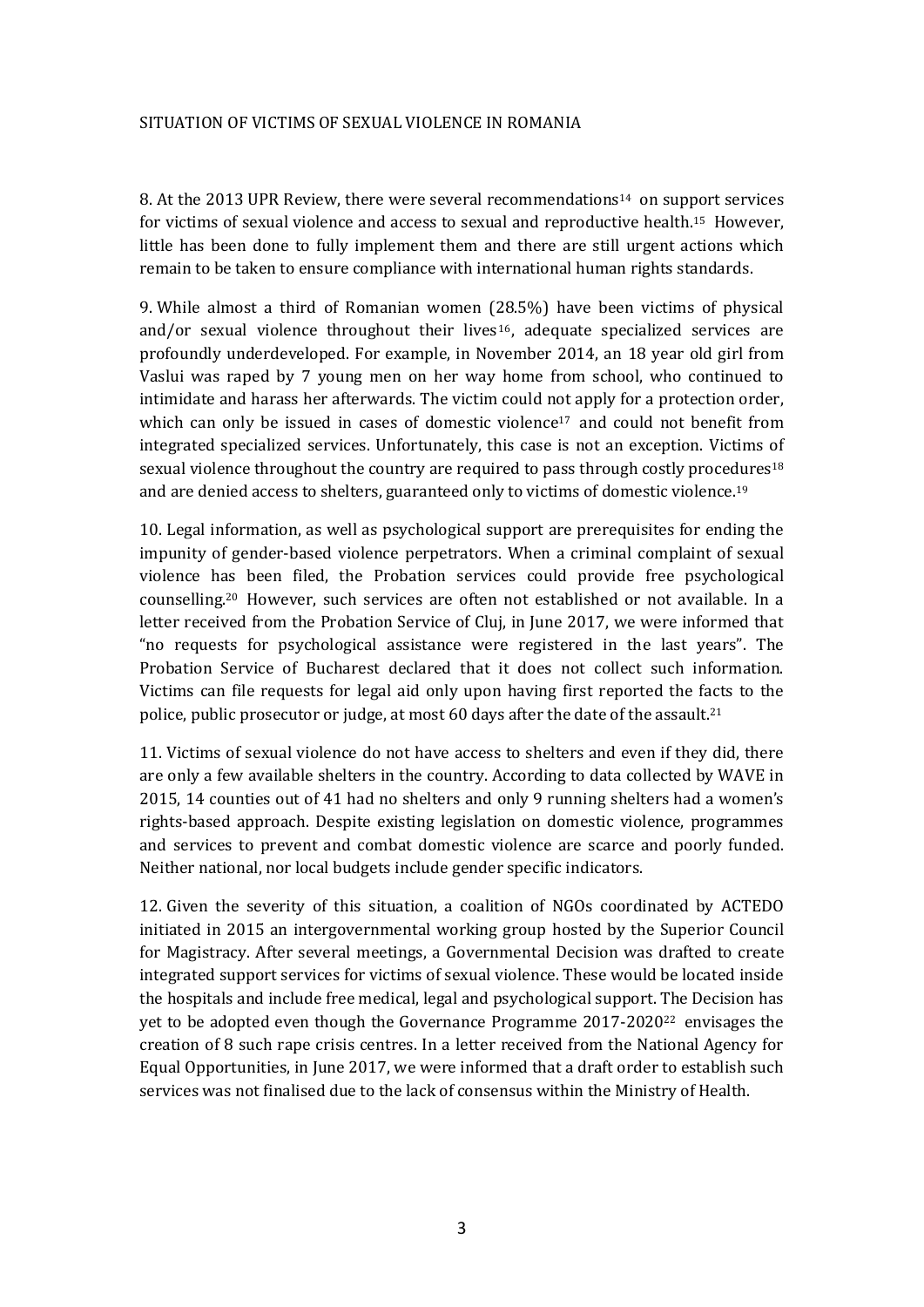13. According to a 2016 EU survey, 55% of Romanians believe that rape is justified in some cases. <sup>23</sup> In 2017, The European Court for Human Rights criticized the Romanian authorities for failing to hold accountable a man who attacked his wife eight times.<sup>24</sup> Victims are often treated with disbelief, including by the police, and/or are blamed for the aggression they had suffered. Consequently, they avoid filing a complaint, which perpetuates the impunity of aggressors.

14. According to Eurostat, 15% of first children are born to teenage mothers in Romania, which is one of the highest rates of teenage pregnancy in Europe. This disproportionally affects vulnerable women and further increases their vulnerability, as many of these girls drop out of school. Sexual education is still not part of the compulsory school curricula and there is no national strategy on reproductive health.

# **15. Recommendations:**

- **Establish integrated support services for victims of sexual violence that include free medical, legal and psychological support, from a human rights perspective, immediately.**
- **Design and implement a national strategy on gender-based violence.**
- **Amend Law 217/2003 on preventing and combating domestic violence to expand its scope to all forms of gender-based violence. Ensure the effective implementation of the Law by providing adequate financial resources, setting up a sufficient number of shelters, including for women affected by sexual violence and other support services.**
- **Provide compulsory training for all specialists dealing with victims of gender-based violence, including by revising the curricula to include intervention guides in dealing with victims of gender-based violence.**
- **Integrate a gender dimension into the state and local budget and increase the annual budget allocated for gender programmes, in order to ensure compliance with the Convention on the Elimination of All Forms of Discrimination against Women, immediately.**
- **Design and implement a national strategy on reproductive health, including by introducing mandatory sexuality education programmes in schools, from a human rights perspective and with a compulsory training component for teachers.**

FORCED EVICTIONS OF THE ROMA

16. The 2013 UPR Review included several recommendations on the housing rights and non-discrimination of the Roma.<sup>25</sup> However, national law still does not regulate how local municipalities should conduct evictions.<sup>26</sup> Moreover, legislation on public housing mandates local authorities to establish the criteria for allocating social housing, which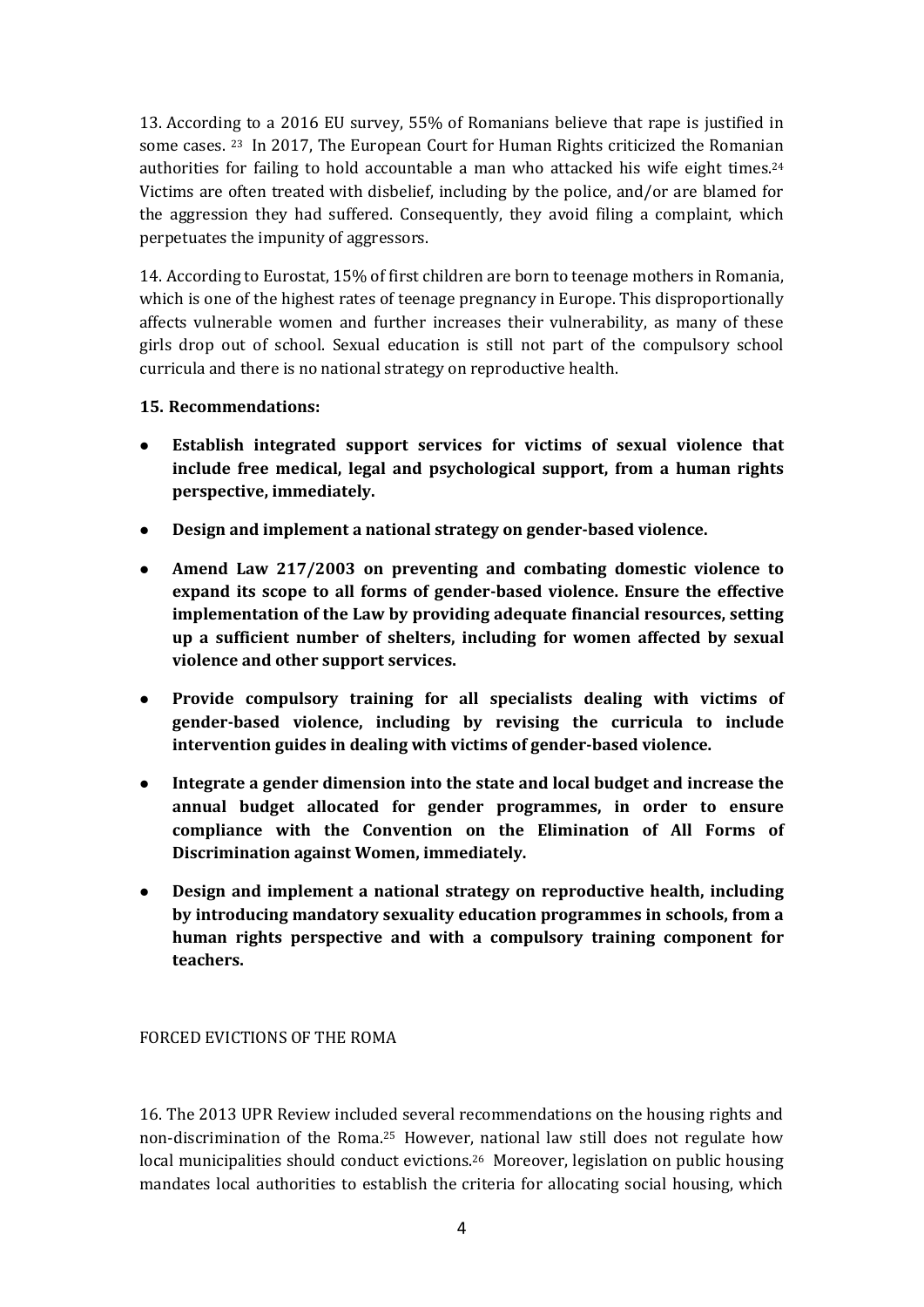results in an uneven practice that most often excludes vulnerable groups. For instance, the local council of the city of Cluj-Napoca awards 45 points for PhD holders and 2 points for each dependent child, which is deeply disproportional. Furthermore, the procedure to apply for social housing is highly bureaucratic and based upon ID documents that many Roma fail to have and, from our legal cases on forced evictions, such procedures lack transparency. In addition, social housing is scarce, given that 97% of real estate in Romania is private27.

17. The forced evictions of the Roma have become a common practice, with severe consequences on their health and safety. There are currently nearly 2,000 individuals subsisting in Pata-Rât,<sup>28</sup> near a garbage dump of the city of Cluj-Napoca, 40% of whom are children below the age of fourteen.<sup>29</sup> 42% of these individuals were forcibly evicted to the site by local authorities.<sup>30</sup> In 2015 several Roma families in Cluj-Napoca, almost 80 people in total, were at risk of being forcefully evicted from their houses.<sup>31</sup> More recently, in 2016 a pro bono lawyer took on a case of 6 Roma families from Arad county who were evicted by the local authorities and moved to metal containers in an uninhabited area in the proximity of a railway track, with no access to running water, electricity and which also hinders the children's access to school.<sup>32</sup>

18. The consequences of evictions are severe for the health and safety of people. In the case of Pata Rât, outbreaks of disease are common at the site, especially in one of the most materially deprived communities known as Rampa. Children experience unexplained rashes and other symptoms, resulting in frequent visits to the emergency room. In the case of the evicted families from Arad county, pulmonary diseases affected the five young children aged between 2 and 9 years. Without access to basic utilities and services running water, evicted people remain in a situation of poverty and social exclusion.

# **19. Recommendations:**

- **Adopt and implement legislation to ensure that evictions are carried out in compliance with international human rights standards and take safeguards against Roma discrimination and marginalisation immediately.**
- **Increase the annual budget allocation for social housing and immediately relocate to safe and sanitary environments those individuals and families who were forcibly evicted and placed in unsuitable living conditions.**
- **Amend law 116/1996 on public housing to establish a clear national framework of allocation of social housing that prioritize vulnerable groups, including Roma people, in line with human rights international standards.**
- **Take immediate measures to ensure the enforcement of Law 116/2002 on social marginalisation at the local administration level.**
- **Implement national programs that provide free access to legal counselling and representation for Roma.**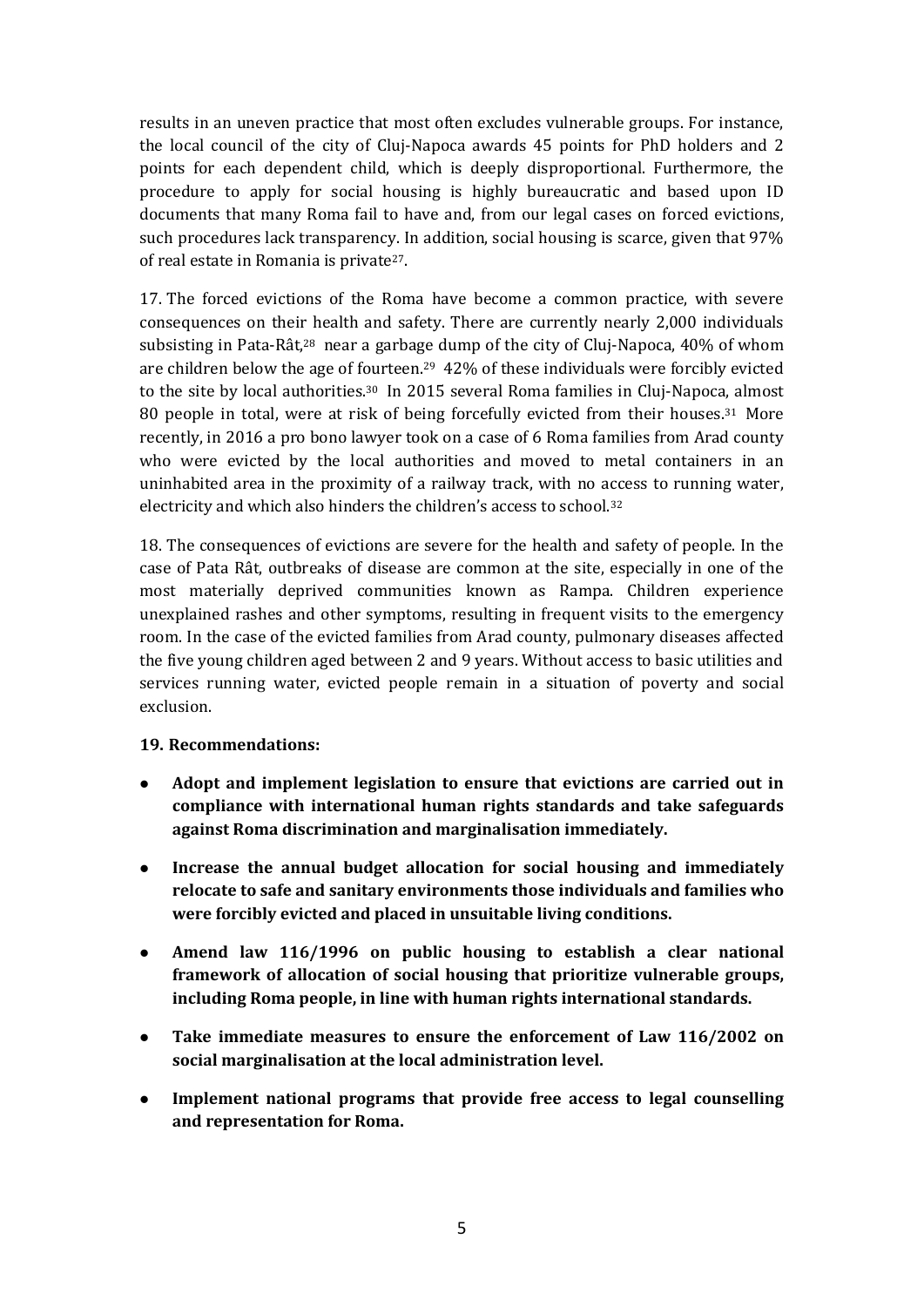#### CURRENT SITUATION OF LGBT+ PEOPLE

20. Since the last UPR Review, we consider there has been a regress in the implementation of the recommendations<sup>33</sup> made to protect SOGI rights.

21. According to a 2013 study, 54% of LGBT people in Romania felt discriminated against in the previous year.<sup>34</sup> According to a 2015 survey, one in four high school students consider gays and lesbians to be inferior beings, and almost 20% of respondents would not intervene in an act of violence against an LGBT+ classmate. <sup>35</sup> The same survey showed that 61% of LGBT respondents were victims or witnessed an aggression. In our clearinghouse experience, two LGBT applicants withdrew their requests for pro bono assistance because they feared reprisals.

22. More recently in 2017, the freedom of peaceful assembly of LGBT people was threatened when the City Hall of Cluj-Napoca did not approve 20 formal requests made by local NGOs to organize a peaceful march, part of the first edition of Cluj Pride. After pressure and media campaigns, the march was finally approved a week before it was scheduled to take place. A further reason of concern is that The New Right, a far-right, ultra-conservative group, received approval to organize a rally on the same day with the Cluj Pride march.

23. Active Watch, a media monitoring NGO, showed that Roma and LGBT+ people are the main targets of hate speech in Romania.<sup>36</sup> In 2016 this was exacerbated when a NGO network entitled the Coalition for the Family called for a referendum to amend the Constitution to specify the legal definition of family as based on the marriage between a man and a woman. The Chamber of Deputies has backed the proposal with 232 votes in favour and 22 against. During the campaign, many public figures displayed high intolerance towards LGBT+ people, with one identifying LGBT people as a threat to national security.<sup>37</sup>

# 24. **Recommendations:**

- **Implement nation-wide awareness campaigns aimed at reducing prejudice, hate speech and discrimination against LGBT+ people, targeting both youth and adults.**
- **Design and implement regular training programmes for police officers in order to reduce secondary victimisation and discrimination of LGBT+ people.**
- **Comply with all the provisions of the United Nations Declaration on Human Rights Defenders, ensuring that those who engage in human rights work, including lawyers, and civil society organisations are able to exercise their rights to freedom of expression, association and movement without obstruction, fear of reprisals or harassment and combat impunity of crimes committed against human rights defenders.**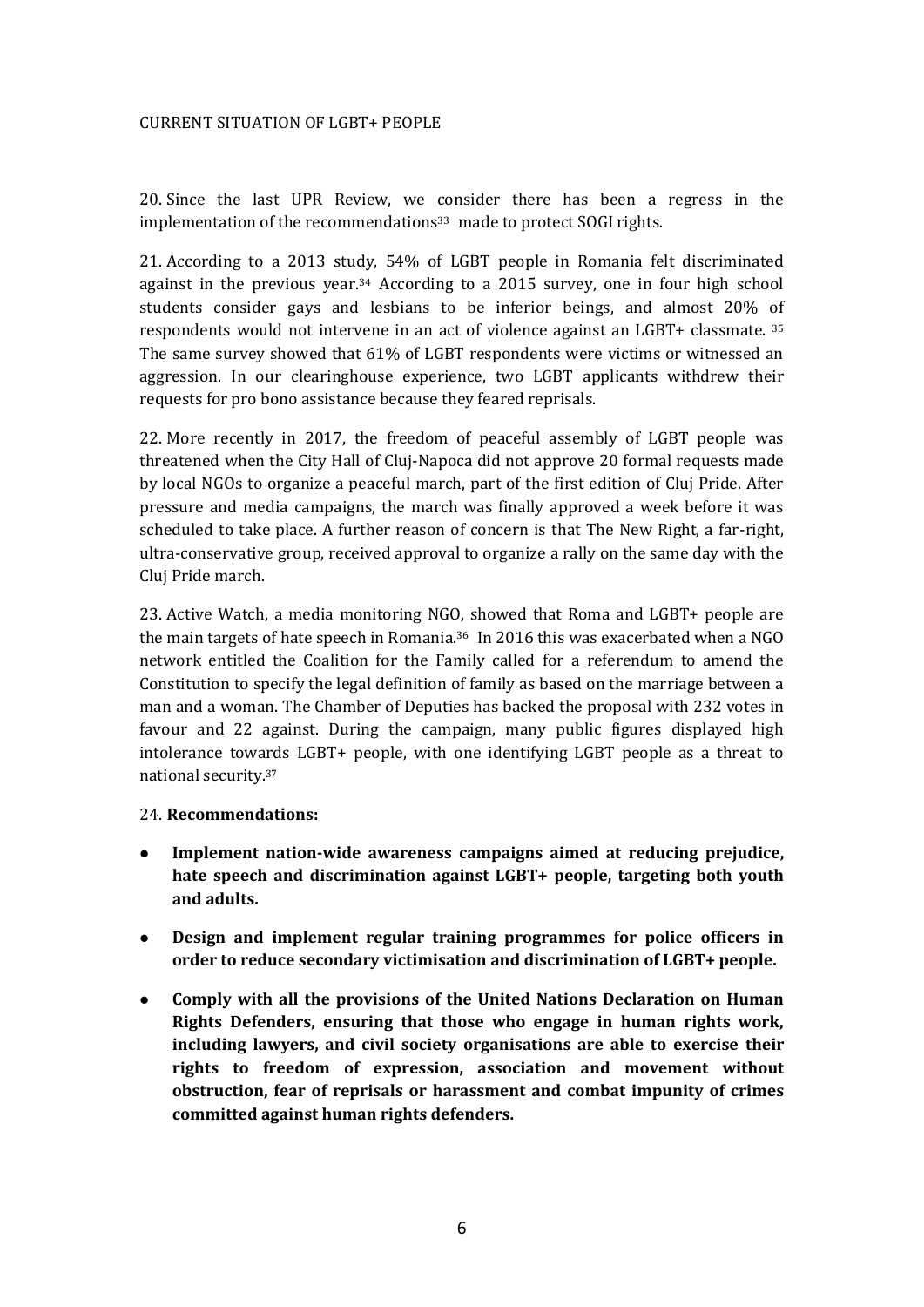-<sup>1</sup> Report of the Working Group on the UPR of Romania, A/HRC/23/5, second-cycle, rec 109.40 by Viet Nam, rec 109.46 by Egypt, rec 109.77 by Iran, 109.91 by Belarus, rec 109.101 and 109.45 by Australia.

<sup>2</sup> Superior Council for Magistracy, Ministry of Justice (2014) *Access to justice for vulnerable groups in Romania*, p. 72, available at: [http://www.csm1909.ro/csm/linkuri/26\\_01\\_2015\\_\\_72130\\_ro.pdf.](http://www.csm1909.ro/csm/linkuri/26_01_2015__72130_ro.pdf)

<sup>3</sup> Superior Council for Magistracy, Ministry of Justice (2014) *Access to justice for vulnerable*

*groups in Romania*, *Idem.*

<sup>4</sup> Special Rapporteur on the Independence of Judges and Lawyers, Mission to Romania, 2012, A/HRC/20/19/Add.1.

<sup>5</sup> European Commission for the Efficiency of Justice (CEPEJ) (2010), *Access to Justice in Europe*, p. 68.

<sup>6</sup> Eurostat Statistics, available at:

[http://ec.europa.eu/eurostat/statistics-explained/index.php/People\\_at\\_risk\\_of\\_poverty\\_or\\_socia](http://ec.europa.eu/eurostat/statistics-explained/index.php/People_at_risk_of_poverty_or_social_exclusion) [l\\_exclusion](http://ec.europa.eu/eurostat/statistics-explained/index.php/People_at_risk_of_poverty_or_social_exclusion)

<sup>7</sup> Government Emergency Ordinance no. 51/2008 regarding public legal aid in civil matters (OUG no 51/2008).

<sup>8</sup> Article 17, paragraph (3) OUG no. 51/2008.

<sup>9</sup> Center for Legal Resources, ACTEDO, Save the Children Iasi (2015) *Avocatura pro bono-indicator al functionarii profesiei intr-o democratie reala*, available at: [http://actedo.org/wp-content/uploads/2015/12/AVOCATURA-PRO-BONO\\_fin.pdf](http://actedo.org/wp-content/uploads/2015/12/AVOCATURA-PRO-BONO_fin.pdf)

<sup>10</sup> Norma metodologică nr. 1/2016 privind procedura aplicării prevederilor art. 71 alin. (2) din Legea nr. 51/1995, available at:

[http://uniuneabarourilor.ro/publicam-norma-metodologica-nr-1-privind-procedura-aplicarii-pr](http://uniuneabarourilor.ro/publicam-norma-metodologica-nr-1-privind-procedura-aplicarii-prevederilor-art-71-alin-2-din-legea-nr-511995-pentru-organizarea-si-exercitarea-profesiei-de-avocat/) [evederilor-art-71-alin-2-din-legea-nr-511995-pentru-organizarea-si-exercitarea-profesiei-de-av](http://uniuneabarourilor.ro/publicam-norma-metodologica-nr-1-privind-procedura-aplicarii-prevederilor-art-71-alin-2-din-legea-nr-511995-pentru-organizarea-si-exercitarea-profesiei-de-avocat/) [ocat/](http://uniuneabarourilor.ro/publicam-norma-metodologica-nr-1-privind-procedura-aplicarii-prevederilor-art-71-alin-2-din-legea-nr-511995-pentru-organizarea-si-exercitarea-profesiei-de-avocat/)

<sup>11</sup> *Ibidem.*

<sup>12</sup> National Union Bar Association of Romania, Decision no. 262, 2017, approving the Congress of Lawyers Report, p. 30, available at:

[http://uniuneabarourilor.ro/wp-content/uploads/2017/06/Hotarare-Consiliu-262-2017\\_aprob](http://uniuneabarourilor.ro/wp-content/uploads/2017/06/Hotarare-Consiliu-262-2017_aprobare-Raport-Congres_comunicata.pdf) [are-Raport-Congres\\_comunicata.pdf](http://uniuneabarourilor.ro/wp-content/uploads/2017/06/Hotarare-Consiliu-262-2017_aprobare-Raport-Congres_comunicata.pdf)

<sup>13</sup> Center for Legal Resources, ACTEDO, Save the Children Iasi (2015) *Avocatura pro bono-indicator al functionarii profesiei intr-o democratie reala*, *Idem*.

14 Report of the Working Group on the UPR of Romania, A/HRC/23/5, second-cycle, rec 109.95 by Australia, rec 109.97 by Belgium, rec 109.96 by Liechtenstein, rec 109.37 by Italy.

15 Report of the Working Group on the UPR of Romania, A/HRC/23/5, second-cycle, rec 109.111 by Netherlands, rec 109.112 by Slovenia.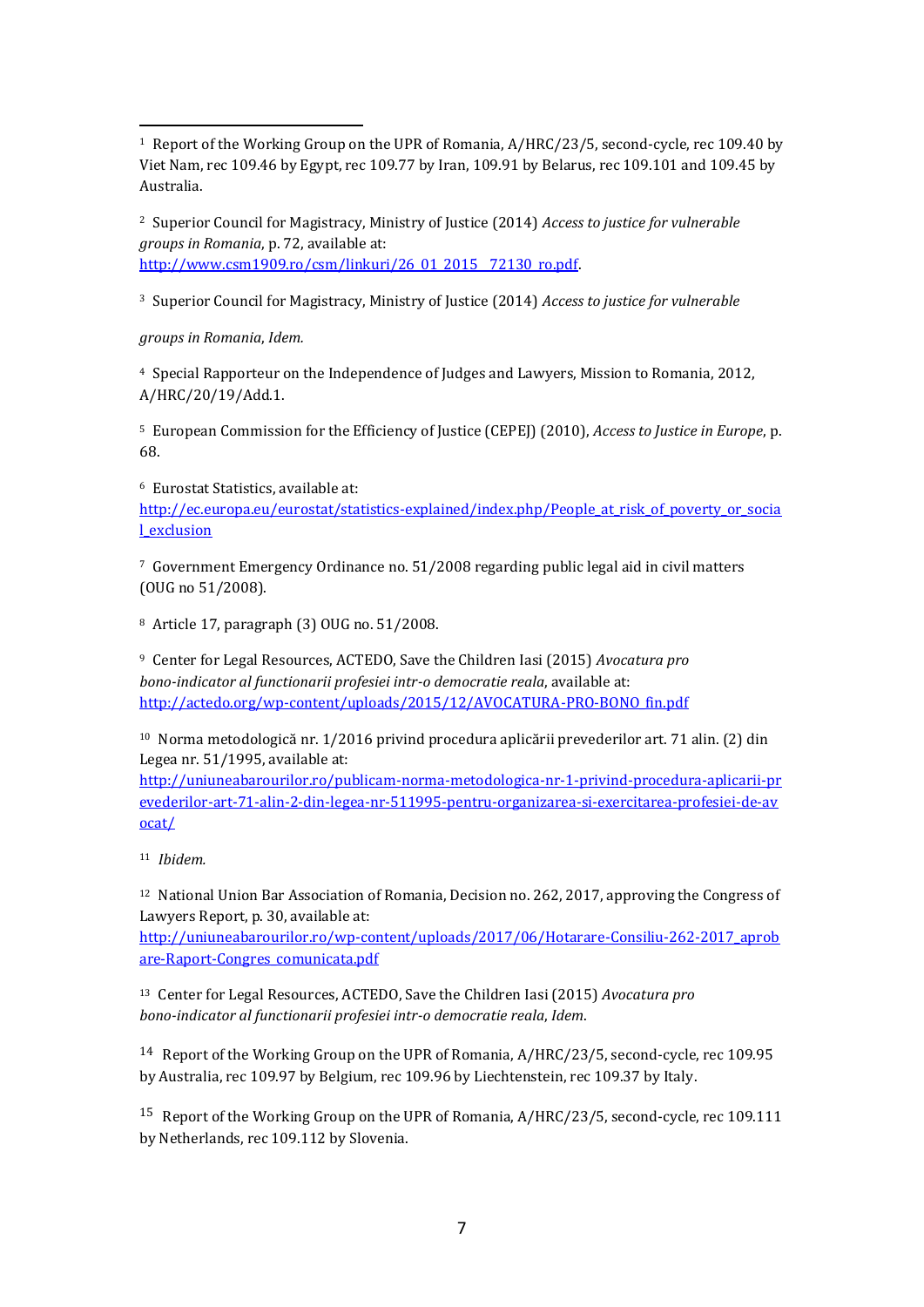-<sup>16</sup> European Union Agency for Fundamental Rights, *Violence against Women. An EU-wide survey*, 2014, available at:

[http://fra.europa.eu/sites/default/files/fra-2014-vaw-survey-main-results-apr14\\_en.pdf](http://fra.europa.eu/sites/default/files/fra-2014-vaw-survey-main-results-apr14_en.pdf)

<sup>17</sup> Law 217/2003 on preventing and combating domestic violence regulates the issue of protection orders.

<sup>18</sup> For example, the Forensics Certificate is not free of charge.

<sup>19</sup> Law no 217/2003 on preventing and combating domestic violence.

<sup>20</sup> Law 211/2004 on measures to protect victims of crime.

<sup>21</sup> *Ibidem.*

<sup>22</sup> Available at:<http://www.cdep.ro/pdfs/oz/Program%20de%20Guvernare.pdf>

<sup>23</sup>[http://ec.europa.eu/COMMFrontOffice/publicopinion/index.cfm/Survey/getSurveyDetail/inst](http://ec.europa.eu/COMMFrontOffice/publicopinion/index.cfm/Survey/getSurveyDetail/instruments/SPECIAL/surveyKy/2115) [ruments/SPECIAL/surveyKy/2115](http://ec.europa.eu/COMMFrontOffice/publicopinion/index.cfm/Survey/getSurveyDetail/instruments/SPECIAL/surveyKy/2115)

<sup>24</sup> Bălșan v.Romania, ECHR.

25 Report of the Working Group on the UPR of Romania, A/HRC/23/5, second-cycle, rec 109.137 by USA, rec 109.136 by China, rec 109.144 by Ireland, rec 109.141 by Russia, 109.60 by Chile, 109.63 by the State of Palestine, rec 109.47 by Argentina.

<sup>26</sup> European Roma Rights Centre, *Parallel Report: By the European Roma Rights Centre Concerning Romania.*

<sup>27</sup> Amnesty International, *Mind the Legal Gap: Roma and the Right to Housing in Romania*, p.2, available at[: https://www.amnesty.org/en/documents/EUR39/004/2011/en/](https://www.amnesty.org/en/documents/EUR39/004/2011/en/)

<sup>28</sup> Cluj-Napoca City Hall, Local Council, and Cluj County Council, "East of West: Cluj-Napoca 2021," *European Capital of Culture, Candidate City, Selection Phase*, (Cluj-Napoca: 2021 European Capital of Culture Association, August 2016), 45. See,

[http://www.capitalaculturala2021.ro/Files/bidbook/ClujNapoca/Bid%20book%20Cluj-Napoca](http://www.capitalaculturala2021.ro/Files/bidbook/ClujNapoca/Bid%20book%20Cluj-Napoca%202021.pdf) [%202021.pdf](http://www.capitalaculturala2021.ro/Files/bidbook/ClujNapoca/Bid%20book%20Cluj-Napoca%202021.pdf)

<sup>29</sup> Tonk, Gabriella et al. *Draft Outline to the De-segregation and Social Inclusion Action Plat for Pata Rat for 2014-2023*.

<sup>30</sup> Vincze, Eniko, *Socio-Spatial Marginality of Roma as Form of Intersectional Injustice*, (*Sociologia* 58.2, 2013), 227.

<sup>31</sup> <http://probono.actedo.org/en/forced-evictions/>

<sup>32</sup> <http://probono.actedo.org/en/case-24-forced-evictions/>

<sup>33</sup> Report of the Working Group on the UPR of Romania, A/HRC/23/5, second-cycle, rec 109.43 by Estonia, rec 109.70 by Belgium, rec 109.71 by Austria, rec 109.39 by Finland.

<sup>34</sup> European Union Agency for Fundamental Rights, *EU LGBT survey European Union lesbian, gay, bisexual and transgender survey*, 2013, available at:

[http://fra.europa.eu/en/publication/2013/eu-lgbt-survey-european-union-lesbian-gay-bisexual](http://fra.europa.eu/en/publication/2013/eu-lgbt-survey-european-union-lesbian-gay-bisexual-and-transgender-survey-results) [-and-transgender-survey-results](http://fra.europa.eu/en/publication/2013/eu-lgbt-survey-european-union-lesbian-gay-bisexual-and-transgender-survey-results)